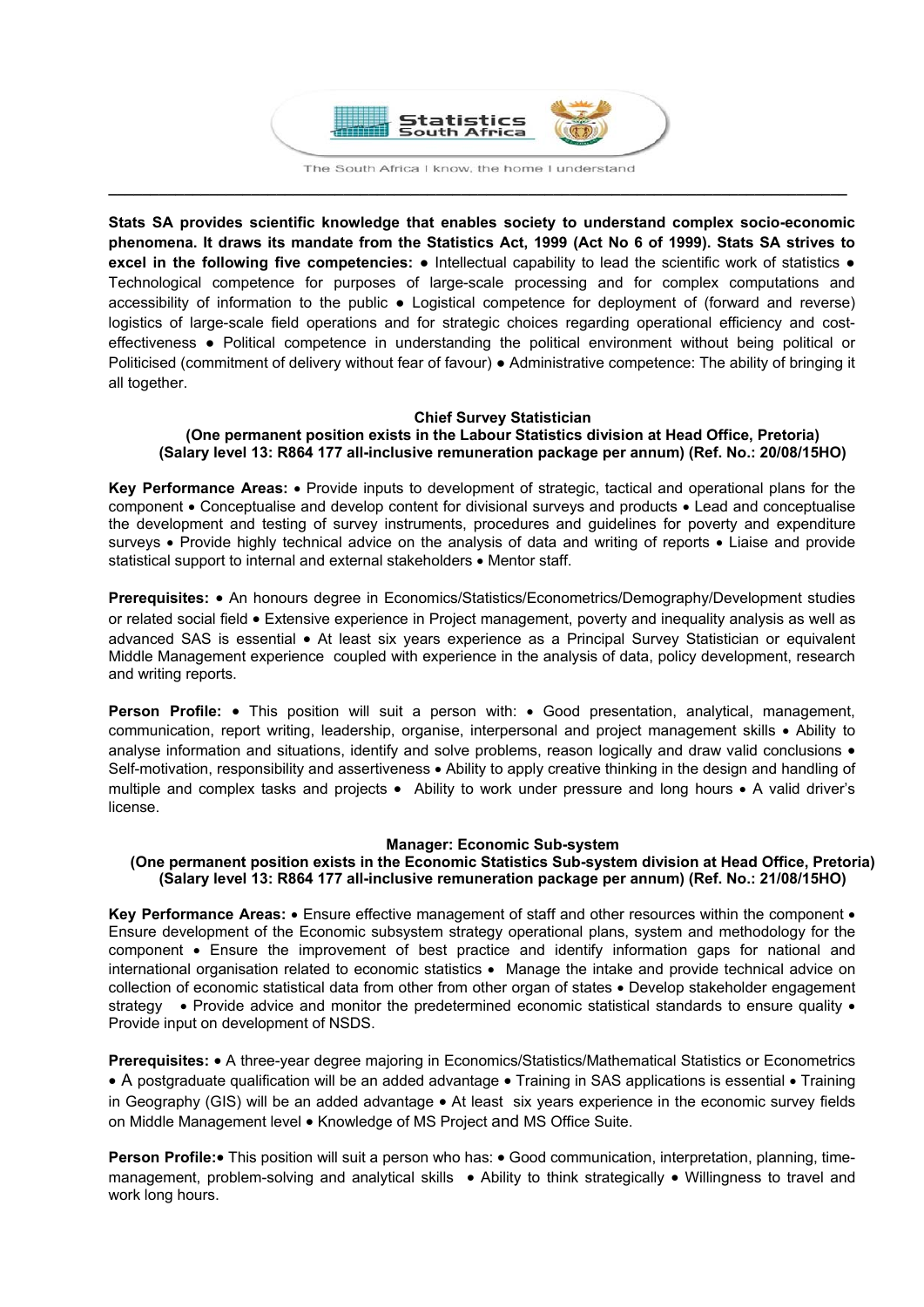#### **District Manager**

## **(One permanent position exists in the Eastern Cape Provincial Office: Amathole) (Salary level 12: R674 979 all-inclusive remuneration package per annum) (Ref. No.: 22/08/15EC)**

**Key Performance Areas:** ● Develop strategic, tactical/operational plans, policies, procedures, process mapping and standard operating procedure (SOP) for field operation in the province ● Manage fieldwork operations and data collection processes in the district office ● Manage the implementation of corporate services functions in the district • Manage the implementation of statistical support service and respond to user needs and requests • Ensure the effective management and leadership of staff and utilisation of resources • Liaise with stakeholders.

**Prerequisites:** ● A three-year degree in Demography/Geography/Statistics/Mathematics/Social Studies ● Extensive knowledge of survey methodologies, sampling techniques, customer focus, financial and fleet management is essential ● At least five years of extensive operations management experience ● Knowledge of project management, map reading, report writing and risk management ● Knowledge of MS Office Suite ● A valid driver's license.

**Person Profile: ●** This position will suit a person with: ● Good presentation, communication, interviewing, conflict-resolution and decision-making skills, and who is innovative, strategic, assertive and team work orientated ● Ability to adapt to change ● Ability to work under pressure and in challenging terrains ● Willingness to travel extensively and work long hours.

## **Deputy Manager: Registry and Records Management**

**(One permanent position exists in the FMLS division at Head Office, Pretoria) (Salary level 11: R569 538 all-inclusive remuneration package per annum) (Ref. No.: 23/08/15HO)** 

**Key Performance Areas:** ● Develop policies, plans, standard operation procedures for records management **●** Manage centralised registry services ● Manage records management in line with National Archives act ● Liaise and advise stakeholders **●** Manage staff and other resources.

**Prerequisites:** • A three-year degree/National Diploma in Records Management or related field • Knowledge of strategic leadership and project management is essential  $\bullet$  At least five years experience in supervision, record management and registry management • Knowledge of financial management, administration and records management • Knowledge of MS Office Suite.

**Person Profile:** ● This position will suit a person with: ● Good negotiation, writing, analytical, financial, management, assertive, decisive, interpersonal and communication skills Ability to work independently and in a team.

## **Deputy Manager: Bursary and Internship**

## **(One permanent position exists in the Human Resources Management and Development division at Head Office, Pretoria)**

## **(Salary level 11: R569 538 all-inclusive remuneration package per annum) (Ref. No.: 24/08/15HO)**

**Key Performance Areas:** ● Develop, implement and manage Statistics South Africa`s Internship and bursary strategy **●** Develop internship and bursary training quality plan to ensure adherence to relevant HRD legislation ● Develop and manage the operational plan and policies for internship and bursary ● Manage human resources within internship and bursary.

**Prerequisites:** • A three-year degree/ National Diploma in Human Resource Development • At least five years experience in Human Resource Development • Knowledge of financial and budget management • Knowledge of process management, policy/strategy formulation and analysis • Knowledge of MS Office Suite.

**Person Profile:** ● This position will suit a person with: ● Good leadership, writing, analytical, financial, management, problem-solving, customer focus and communication skills • Ability to work under pressure and independently ● Willingness to travel and work long hours.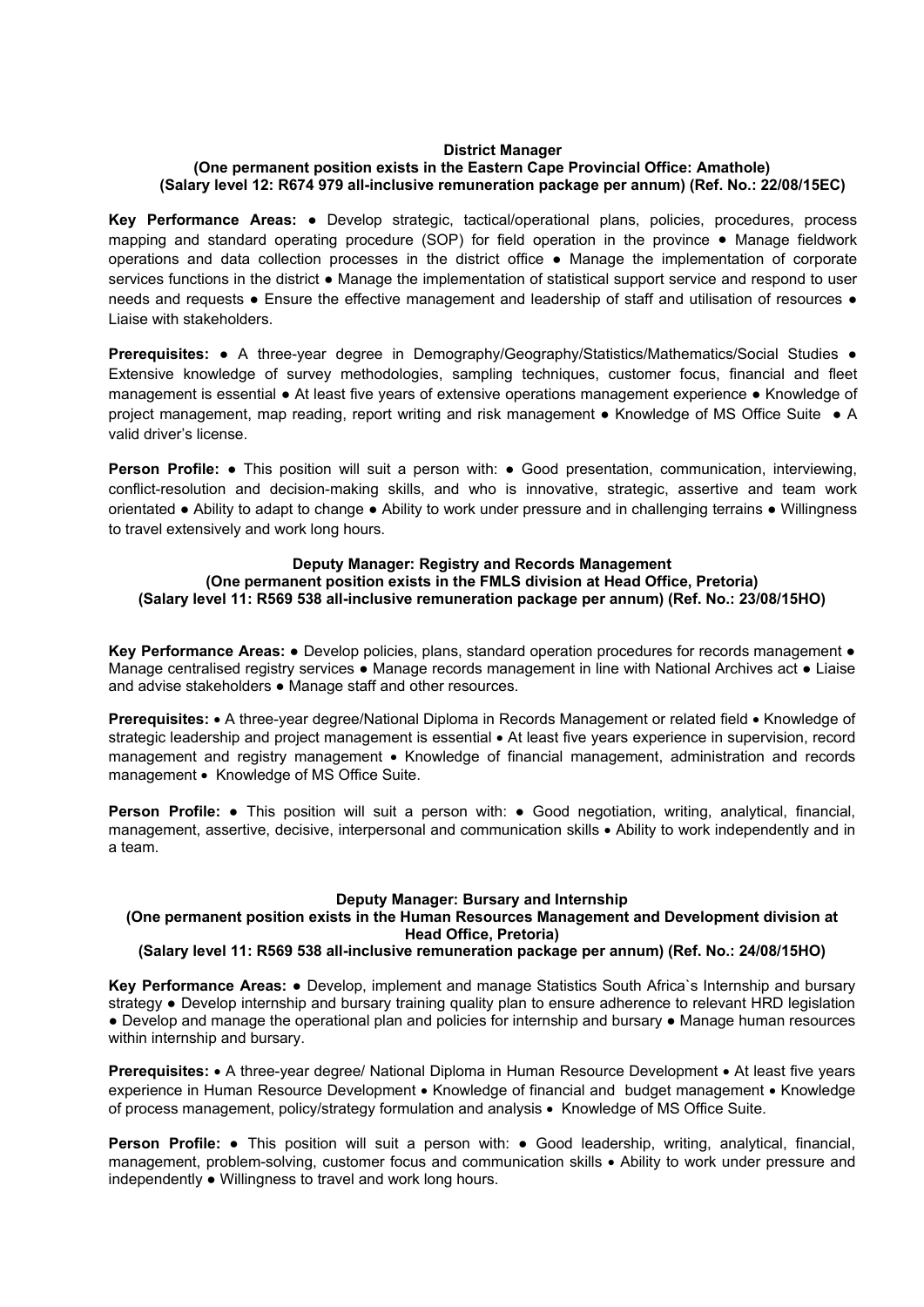#### **Deputy Manager: Monitoring and Control**

#### **(One permanent position exists in the Human Resources Management and Development division at Head Office, Pretoria)**

**(Salary level 11: R569 538 all-inclusive remuneration package per annum) (Ref. No.: 25/08/15HO)** 

Key Performance Areas: • Develop policies, procedures and plans for the component • Monitor the adherence to strategies, systems, policies and procedures Design and develop monitoring and control systems and tools for the division  $\bullet$  Co-ordinate HRM audits  $\bullet$  Monitor and analyse HRM progress reports  $\bullet$  Interact and provide advice to stakeholders . Effectively supervise staff and utilise resources.

**Prerequisites:** • A three-year degree/National Diploma in Human Resources Management/Public Management/Industrial Psychology or related field . Extensive knowledge of monitoring and evaluation, project management and quality management is essential • At least five years experience in legal framework that governs HRM, performance management, financial and administrative management Experience in facilitating and/or developing and/or implementing strategy monitoring systems • Knowledge of HRM processes, monitoring and evaluation • Knowledge of MS Office Suite.

**Person Profile:** • This position will suit a person with: • Good analytical, communication, report writing, research, interviewing, presentation, leadership, conflict resolution and facilitation skills Ability to communicate at all levels and work as a team player.

#### **Deputy Manager: Asset Management**

**(One permanent position exists in the Financial Administration division at Head Office, Pretoria) (Salary Level 11: R569 538 all-inclusive remuneration package per annum) (Ref. No.: 26/08/15HO)** 

**Key Performance Areas:**  Develop and manage plans, policies and procedures for assets management strategies • Administer assets acquisitions • Design, update and maintain assets register and administer assets verification • Monitor the provision of assets disposal • Compile and review monthly assets reconciliation • Manage staff and other resources . Develop and implement systems that support budget planning, risks and asset management . Liaise with stakeholders.

**Prerequisites:** • A three-year degree/ National Diploma in Supply Chain Management /Finance/Auditing/Cost or Management Accounting Extensive experience in Asset Management, Supply Chain Management, report writing, BAUD, Logis and BAS is essential • At least five years experience in an Asset Management environment • Knowledge of SCOA, National Treasury Regulations, Public Finance Management Act, GRAP, Project Management, procurement processes in the public sector and MS Office Suite.

**Person Profile:** • This position will suit a person with: • Good communication, analytical, interpersonal, planning and organising, presentation, leadership and management skills • Willingness to travel and work long hours.

#### **Deputy Manager: Research and Development (One permanent position exists in the Business Register division at Head Office, Pretoria) (Salary level 11: R569 538 all-inclusive remuneration package per annum) (Ref. No.: 27/08/15HO)**

**Key Performance Areas:** ● Develop strategic, business and operational plans for the component ● Ensure planning and designing of the sample and development/review of the collection tools for the survey ● Ensure conducting of analysis on continuous improvement processes ● Identify and recommend appropriate methodology that is scientific, cost effective and internationally accepted ● Liaise with stakeholders ● Manage staff and other resources .

**Prerequisites:** ● A three-year degree in Accounting/Statistics/Economics/Business Economics ● Extensive experience in Total Quality Management, Project Management and SAS statistical program is essential ● At least five years experience in data collection, analysis and development, business classification, and managing and supervising a team of professionals • A good understanding of the business register environment, data mining, data interpretation, databases and research methodologies ● Knowledge of MS Office Suite.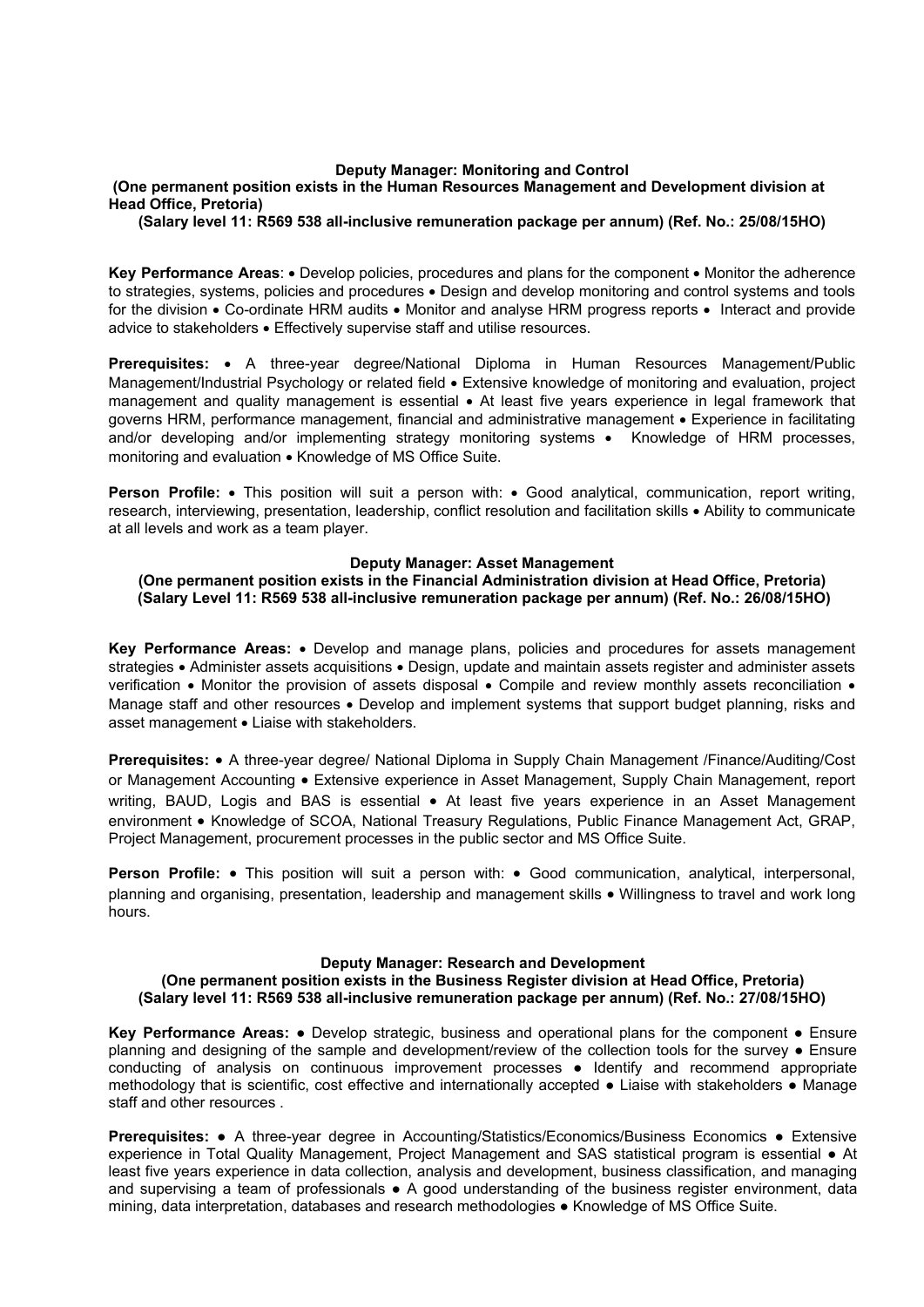**Person Profile:** • This position will suit a person with: • Good numerical, problem-solving, critical thinking, analytical, reading comprehension, active learning and listening, decision-making, communication and timemanagement skills ● Willingness to work long hours.

#### **Principal Survey Statistician**

#### **(One permanent position exists in the Structural Industry Statistics division at Head Office, Pretoria) (Salary level 11: R569 538 all-inclusive remuneration package per annum) (Ref. No.: 28/08/15HO)**

**Key Performance Areas:** ● Interact with stakeholders and develop detailed operational plans for all work streams, survey methodology, questionnaire, data processing system and statistical processing methodology  $\bullet$ Participate in the data collection process, co-ordinating training of data collectors and development of training manuals ● Perform complex data analysis and editing ● Develop and maintain quality standards including data analysis framework • Develop and maintain the dissemination plan, publication document and clearance document ● Develop and maintain detailed sources and methods documentation ● Ensure team's performance management and compliance to human resource directives and legal frameworks.

**Prerequisites:** An honours degree in Economics/Econometrics/Statistics/Accounting ● A masters degree will be an added advantage • Training in SAS, introduction to project management, introduction to economic indicators and analysis is essential ● At least five years experience in the relevant field ● Knowledge of MS Office Suite.

**Person profile: •** This position will suit a person with: • Good numerical, analytical, interpretation, problem – solving and communication skills • Ability to be innovative, accurate and pay attention to detail • Ability to plan work and meet timelines.

#### **Principal Methodologist**

# **(Three permanent positions exist in the Methodology and Evaluation division at Head Office,**

**Pretoria)** 

## **(Salary level 11: R569 538 all-inclusive remuneration package per annum) (Ref. No.: 29/08/15HO)**

**Key Performance Areas:** ● Identify suitable sampling frames and select samples for surveys ● Design computer programs, develop methodologies for weighting and estimation, conduct weighting and estimation for survey areas • Monitor the evaluation of the quality of surveys and censuses • Develop and review detailed sources and methods • Develop specifications, guidelines and procedures for the development of programs and systems ● Provide technical assistance to stakeholders ● Supervise staff members and other resources within the subcomponent.

**Prerequisites:** A three-year tertiary qualification in Statistics/Mathematics/Economics/Econometrics ●Training in MS Project ● Experience in SAS or any other statistical software is essential ● At least five years relevant working experience in data collection, analysis, evaluation and interpretation is essential ● Experience in supervising a team will be an added advantage • Knowledge of statistical production process • Knowledge of MS Office Suite.

**Person Profile: ●** These positions will suit persons with: ● Good communication, analytical, writing, accuracy, facilitation, problem-solving, research and evaluation skills ● Ability to work independently ● Ability to adapt to change ● Willingness to work long hours.

#### **Principal Economist**

**(One permanent position exists in the Local Government Institutions division at Head Office, Pretoria) (Salary level 11: R569 538 all-inclusive remuneration package per annum) (Ref. No.: 30/08/15HO)** 

Key Performance Areas: . Compile statistical releases . Data collection, editing and analyses . Supervision of professional and administrative staff Participate in operational planning, survey methodology, questionnaire design, data processing system and statistical processing methodology Update detailed sources and methods documentation • Participate in stakeholder interaction.

**Prerequisites:** • A three-year tertiary qualification with majors in Accounting/Statistics and/or Economics • An Honours qualification in either of the abovementioned fields would be advantageous • At least five years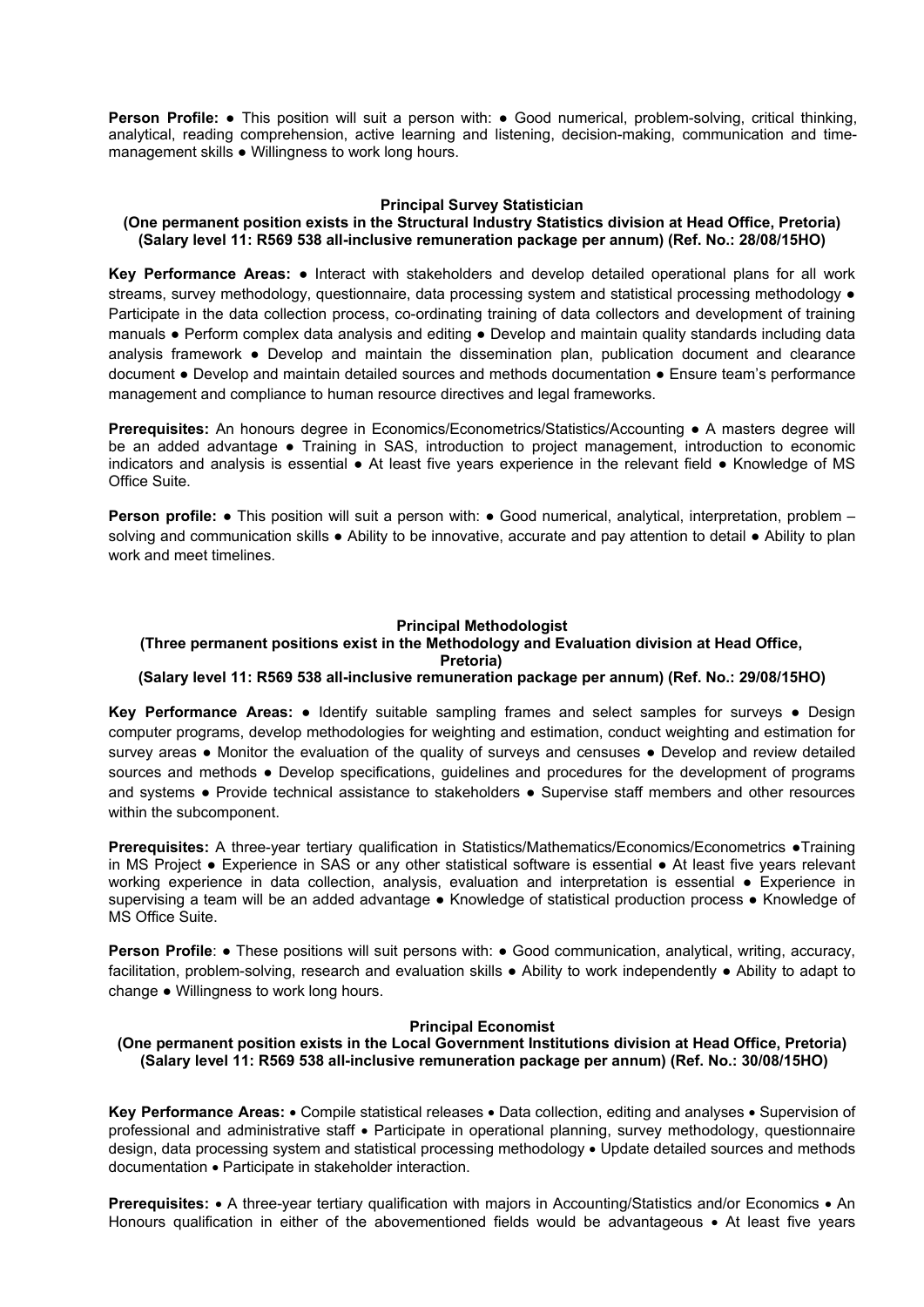appropriate working experience is required . Exposure in SAS, project management, economic indicators and analysis • Knowledge of MS Office Suite • A valid driver's license.

**Person Profile:** • This position will suit a person with: • Good communication, interpersonal, analytical, interpretation, numerical and problem-solving skills  $\bullet$  Ability to work under pressure in order to meet deadlines  $\bullet$ Willingness to travel • Ability to present data at various workshops, conferences, meetings and other stakeholder sessions · Ensure proper supervision of staff.

## **Principal Data Collection and Logistics (One permanent position exists in the Gauteng Provincial Office) (Salary level 11: R569 538 all-inclusive remuneration package per annum) (Ref. No.: 31/08/15GP)**

**Key Performance Areas:** Develop policies, tactical/operational plans, policies, procedures, process mapping and stand operating procedures for all surveys and Censuses in the province • Manage and co-ordinate data collection for all surveys and Censuses in accordance to national standards • Manage listing and listing maintenance for all surveys and Censuses • Manage field logistics for all surveys and Censuses • Supervise staff and other resources.

**Prerequisites:** • A three-year tertiary qualification in Statistics/Mathematics/Demography/Social Science/Geography/Economics ● Training in SASQAF, survey methodology, customer focus, financial and fleet management ● At least five years extensive operations management experience ● Knowledge of project management, risk management and sampling techniques ● Knowledge of MS Office Suite ● A valid driver's license will be an added advantage.

**Person Profile:** • This position will suit a person with: • Good communication, interpersonal, leadership, decision-making, interviewing, report writing and conflict resolution skills Ability to work under pressure to meet deadlines • Willingness to travel and work long hours.

## **Provincial Programme Officer**

## **(One permanent position exists in the Western Cape Provincial Office: Cape Town) (Salary level 11: R569 538 all-inclusive remuneration package per annum) (Ref. No.: 32/08/15WC)**

**Key Performance Areas:**  Integrate all project plans and avail supporting documents to Statistical Support and Informatics Fieldwork Operations and Corporate Services ● Build and grow project relationship with stakeholders • Facilitate project implementation • Set and administer project expectations with team members and other stakeholders • Define project success criteria and disseminate them to the relevant components • Develop and deliver progress reports, proposal requirements, documentation and presentations ● Monitor and report on the implementation of operational plans ● Facilitate in the processes of project.

**Prerequisites:** • A three-year tertiary qualification in Business Administration/Management/Statistics or equivalent • At least five years relevant working experience • Extensive experience and knowledge in Project Management ● Knowledge of MS Office Suite ● A valid driver's license will be an added advantage.

**Person Profile:** • This position will suit a person with: • Good communication, organising, planning, presentation, analytical, interpersonal, decision-making and report writing ● Ability to pay attention to detail ● Ability to work under pressure and meet deadlines ● Willingness to travel and work long hours.

# **National Statistics System (NSS) Co-ordinator**

**(One permanent position exists in the Mpumalanga Provincial Office: Nelspruit) (Salary Level 11: R569 538 all-inclusive remuneration package per annum) (Ref. No.: 33/08/15MP)** 

**Key Performance Areas:** ● Develop operational plans, policies, procedures, process mapping and standards operating procedure (SOP) for field operations in the province ● Participate in the identification of provincial priorities and provide inputs into provincial development indicators for PM&ES ● Provide effective support to statistical services for SIS • Ensure and monitor compliance to SASQAF regulations • Implement advocacy and stakeholder liaison ● Facilitate statistical capacity building and support to stakeholders ● Supervise staff and other resources.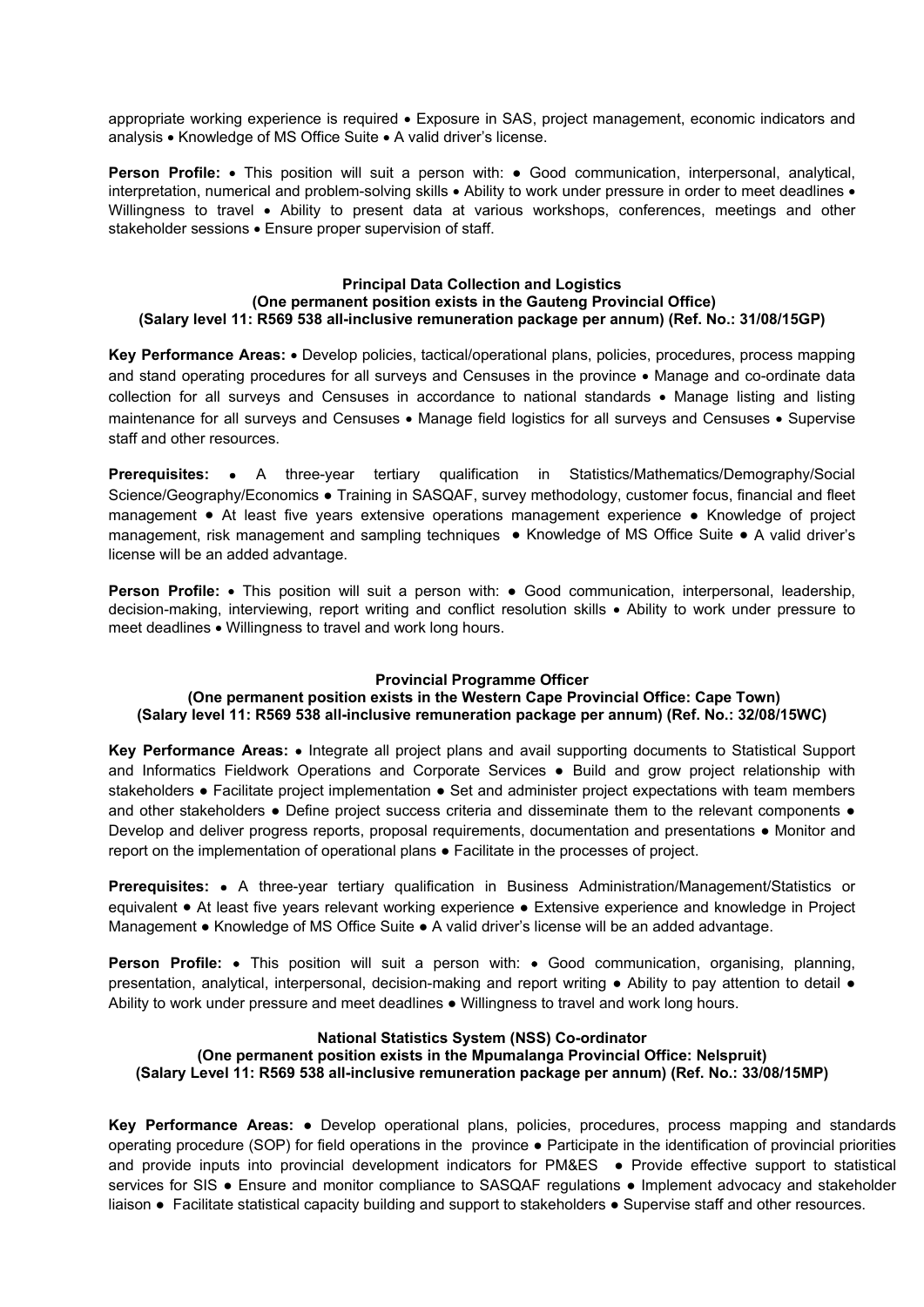**Prerequisites:** • A three-year tertiary qualification in Statistics/Mathematics/Social Studies/Demography/Geography • Training in data analysis, report writing, map reading and project management is essential ● At least five years relevant working experience ● Knowledge of MS Office Suite ● A valid driver's license will be an added advantage.

**Person Profile: •** This position will suit an innovative person with: • Good communication, analytical, leadership, decision-making and presentation skills ● Ability to adapt to change and work in a team.

## **Occupational Health and Safety Specialist (One permanent position exists in the FMLS division at Head Office, Pretoria) (Salary level 9: R289 761 per annum) (Ref: No.: 34/08/15HO)**

**Key Performance Areas:** ● Provide inputs in the development of policy and process, and procedure and plans for occupation health and safety • Co-ordinate emergency evacuation drills in accordance with the departmental evacuation policy ● Investigate and report on all incidents and accidents pertaining to occupation health and safety • Implement regular safety, hazard identification and risk assessment for the department • Manage compliance of occupation health and safety within the organisation • Liaise with stakeholders • Coordinate occupation health and safety training within the department.

**Prerequisites:** ● A National diploma/degree in Safety Management ● Training in SHEMTRAC/Fire Fighting/Train the Trainer/OHS in-depth, First Aid/Emergency Evacuation/Project Management is essential● At least three years experience in safety management ● Knowledge of incident investigation, facilitation and training ● Knowledge of safety management ● Knowledge of MS Office Suite.

**Person Profile:** . This position will suit a person with: . Good communication, facilitation, report writing, negotiation, leadership and conflict management skills ● Willingness to travel.

## **Assistant Manager: Organisation Design and Development (One permanent position exists in the Human Resource Management and Development division at Head Office, Pretoria) (Salary level 9: R289 761 per annum) (Ref: No.: 35/08/15HO)**

**Key Performance Areas:** ● Provide inputs in the development and implementation of legislative policies, procedures, plans, systems and processes ● Develop and design organisational and functional structures as well as maintain them • Implement and maintain post establishment • Conduct job evaluation process and implementation of OSD directives ● Respond to user needs and queries ● Supervise junior officers and provide reports.

**Prerequisites:** ● A three-year tertiary qualification in Human Resource Management/Organisational Development ● Training in PERSAL System and MS Excel, Visio, OrgPlus, and Equate system is essential ● At least three years relevant experience ● Knowledge of technical skills on organisation design, post budgeting and establishment as well as job evaluation ● Knowledge of applicable regulatory frameworks and public sector ● Knowledge of MS Office Suite.

**Person Profile: •This position will suit a person with: • Good technical, evaluation, budgeting and supervisory** skills • Ability to pay attention to detail • Ability to work under pressure and handle high work volumes • Willingness to travel and work long hours.

## **Internal Auditor (One permanent position exists in the Internal Audit division at Head Office, Pretoria) (Salary level Salary Level 9: R289 761 per annum) (Ref: No.: 36/08/15HO)**

**Key Performance Areas:** ● Provide inputs in the development of Internal Audit operational plans ● Participate in implementing the approved Internal Audit Coverage Plan (Operational Plan) ● Follow up on implementation of Audit recommendations ● Liaise and provide advice to stakeholders i.e. divisional and organisational management.

**Prerequisites:** ● A degree/diploma in Auditing/Finance or related field ● At least three years experience in Auditing ● Knowledge of Risk Management, relevant Acts, legislations, regulations, guidelines, Internal Audit concepts, frameworks and methodologies • Knowledge of Stats SA business, departmental policies and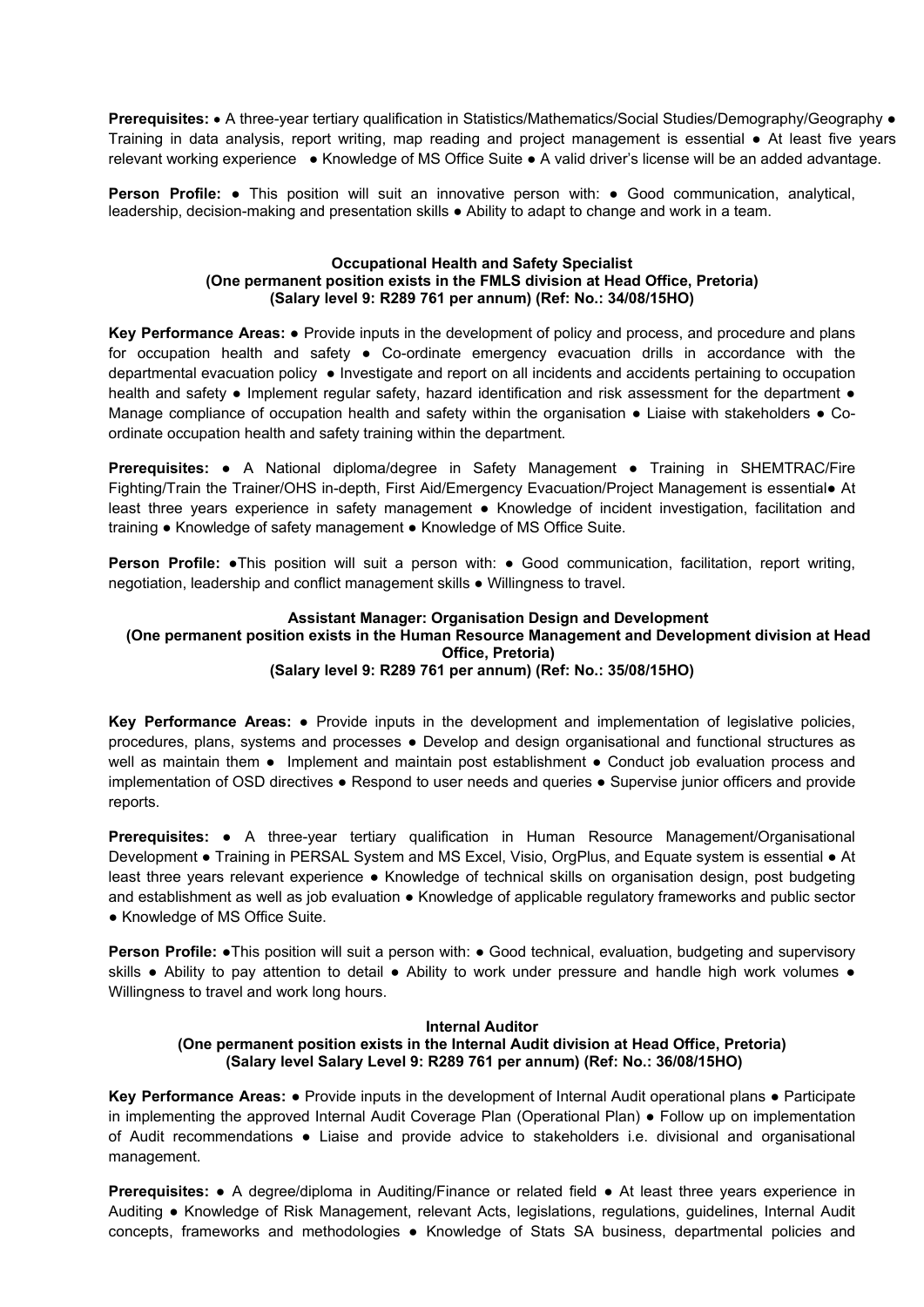procedures ● Knowledge of PERSAL, BAS, LOGIS and TeamMate will be an added advantage ● Knowledge of MS Office Suite.

**Person Profile:** This position will suit a person with: • Good communication, presentation, conflict management, negotiation, time-management and interpersonal skills, and who is honest, self motivated, diligent, assertive and professional ● Ability to work under pressure ● Willingness to work long hours.

#### **Provincial Quality Monitor (Two permanent positions exist in the Western Cape Provincial Office: [George District: 37/08/15WC and Metro District: 38/08/15WC]) (Salary level 8: R243 747 per annum)**

**Key Performance Areas: ●** Conduct quality check on publicity for all surveys and censuses in the province● Monitor the quality of the collected data (enumeration) for all surveys and census in the province ● Ensure quality listing and master sample in the province ● Monitor the effectiveness of training conducted for field staff in districts / province ● Liaise with stakeholders.

**Prerequisites:** ● A three-year tertiary qualification (preferably degree) in Statistics/Demography/Social Study or related field ● Training in project management, financial and Human Resource Management, sampling techniques, and risk management is essential ● Work experience in fieldwork operations ● At least two years experience in co-ordination, training facilitation and survey taking ● A valid driver's license

**Person Profile: •** These positions will suit persons with: • Good communication, interpersonal, leadership and presentation skills ● Ability to work in a team ● Willingness to travel and work long hours.

#### **Survey Statistician: QLFS (One permanent position exists in the Labour Statistics division at Head Office, Pretoria) (Salary level 8: R243 747 per annum) (Ref: No.: 39/08/15HO)**

**Key Performance Areas: ●** Participate in the development of business and operational plans for the component ● Render support in the development of the content for QLFS in collaboration with Content and Development component • Conduct data analysis and writing of reports • Participate in the conducting of research and recommending of appropriate methodology for the production of Labour Statistics ● Liaise and provide statistical support to stakeholders ● Provide training support in collaboration with survey operations.

**Prerequisites:** • A three-year tertiary qualification in Demography/Econometrics/Economics/Social Science/Statistics ● Training in Project Management, Labour Statistics analysis and SAS is essential ● At least three years proven experience in analysis of data, writing reports and quantitative research **●** Ability to use statistical software for data analysis **●** Knowledge of policy development and MS Office Suite.

**Person Profile: ●** This position will suit a person with: Good report writing, conceptual, analytical, numerical, strategic and operational planning, performance management and Communication Skills • Ability to work under pressure ● Willingness to travel.

## **Survey Statistician: Content Development and Analysis (One permanent position exists in the Labour Statistics division at Head Office, Pretoria) (Salary level 8: R243 747 per annum) (Ref. No.: 40/08/15HO)**

Key Performance Areas: • Participate in the development of the content for all surveys and related modules • Participate in the development and testing of survey instruments, procedures and guidelines for Labour Statistics related surveys • Assist in data analysis and report writing • Conduct research and recommend appropriate methodologies for production of Labour Statistics • Provide statistical support to stakeholders • Conduct in training in collaboration with Survey Operations.

**Prerequisites:** ● A degree in Statistics/Demography/Econometrics/Economics/Social Science or related field ● Training in SAS and statistical analysis is essential ● Knowledge of Labour Statistics, policy development, and analysis if data • At least three years proven experience with exposure to analysis of data, writing reports, and quantitative research • Knowledge of MS Office Suite.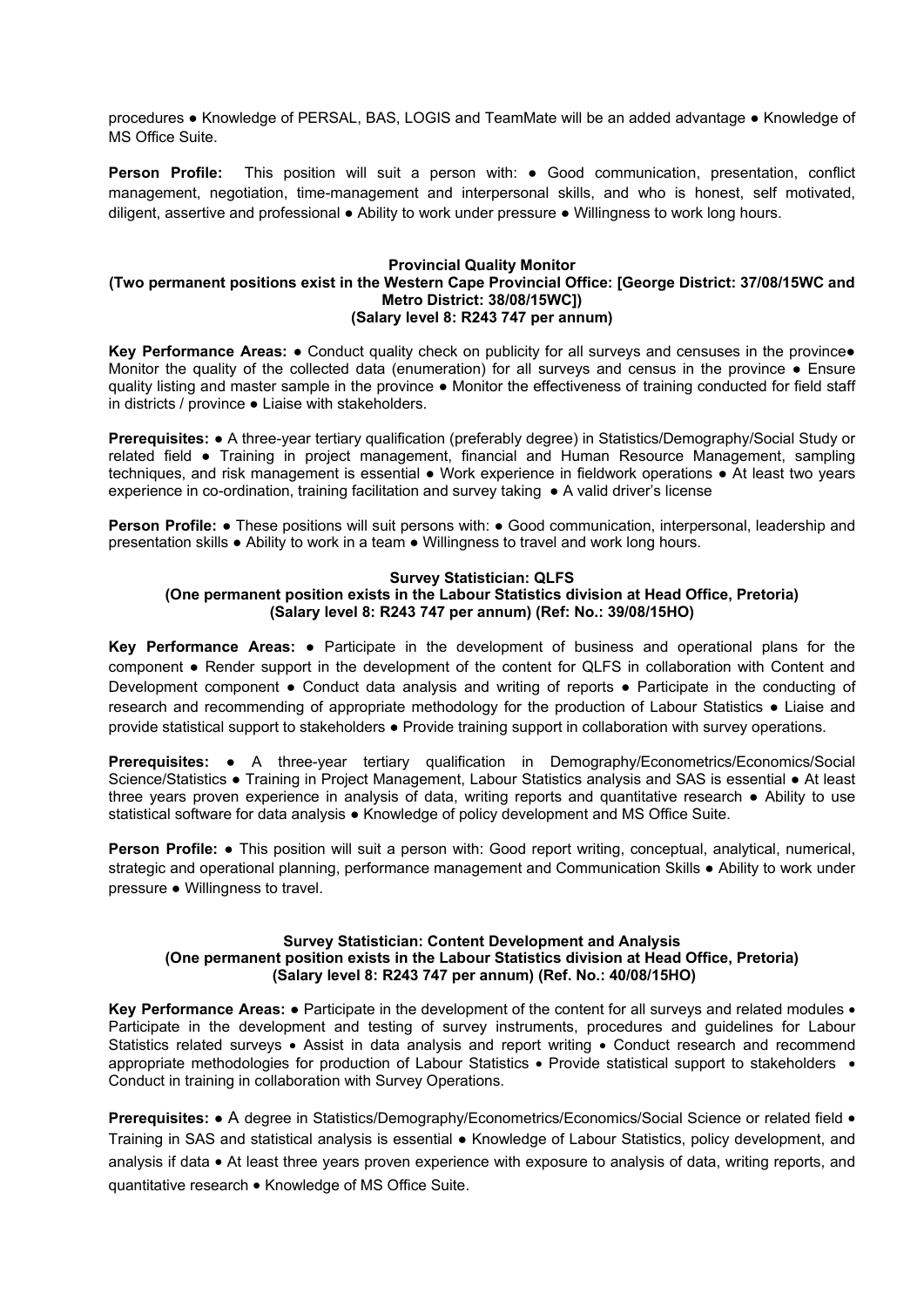**Person Profile:** • This position will suit a person with: • Good conceptual, analytical, facilitation, organising, communication, and co-ordination skills with a strong focus on service delivery, customer needs and process and product quality . Ability to work under pressure . Ability to handle multiple and complex tasks and projects Willingness to travel.

## **Survey Statistician (Three permanent positions exist in the Economic Sub-system division at Head Office, Pretoria) (Ref. No.: 41/08/15HO) (Two permanent positions exist in the Independent Quality Assessment division at Head Office, Pretoria) (Ref. No.: 42/08/15HO) (Salary level 8: R243 747 per annum)**

**Key Performance Areas:** ● Provide inputs in the development of the SANSS strategy operational plans, system and methodology for the component • Identify information gaps for national and international organisation related to economic statistics ● Provide support on collection of economic statistical data from other organ of states ● Implement and maintain pre-determined economic statistics standards to ensure quality ● Interact with stakeholders.

**Prerequisites:** ● A three-year tertiary qualification in Economics/Statistics/Mathematical Statistics/Econometrics ● An honours degree will be an added advantage ● Training in SAS applications is essential ● At least two years experience as a Methodologist/Statistician/Economist in a research institution or data producing agency ● Knowledge of international guidelines and methodologies as applicable to the field of official statistics ● Knowledge of MS Office Suite.

**Person Profile: •**These positions will suit persons with: • Good communication, interpersonal, interpretation, conceptualising, numerical and problem-solving skills ● Ability to meet deadlines.

## **Survey Statistician**

## **(One permanent position exists in the Social Statistics division at Head Office, Pretoria) (Salary level 8: R243 747 per annum) (Ref. No.: 43/08/15HO)**

**Key Performance Areas:** ● Develop training manuals and provide input in the development of data collection instruments ● Provide input in the development of editing and imputation systems ● Analyse data towards the publication of statistical release and user request ● Participate in the production of thematic reports and research papers ● Provide input in the development of operational plan and statistical processing methodology ● Record all activities and outputs related to the statistical value chain and the development of data ● Interact with stakeholders.

**Prerequisites: ●** A degree in Demographics/Economics/Development studies/Statistics or related social field ● Training in SAS programming and SAS enterprise guide or at least two years of appropriate Statistics courses needed if degree is not in Statistics ● A least two years work experience in the relevant field ● Ability to analyse data using statistical packages such as SAS and STATA.

**Person Profile:** • This position will suit a person with: • Good communication, facilitation, report writing, interpersonal, numerical and analytical skills ● Ability to work independently as well as in a team.

## **Survey Statistician**

## **(One permanent position exists in the Mpumalanga Provincial Office: Nelspruit) (Salary level 8: R243 747 per annum) (Ref. No.: 44/08/15MP)**

**Key Performance Areas:** ● Compile and analyse statistical outputs (from surveys and censuses) to meet the specific needs of the province • Contribute to the planning of survey and render special statistical services in cooperation with Head Office ● Provide training of relevance in the Statistical field ● Provide technical advice to the provincial office, provincial government, government departments and other users ● Interact with main users in provincial government, private sector, NGO's and other institutions ● Compile province-specific reports and publications ●Support and advice on the implementation of survey monitoring.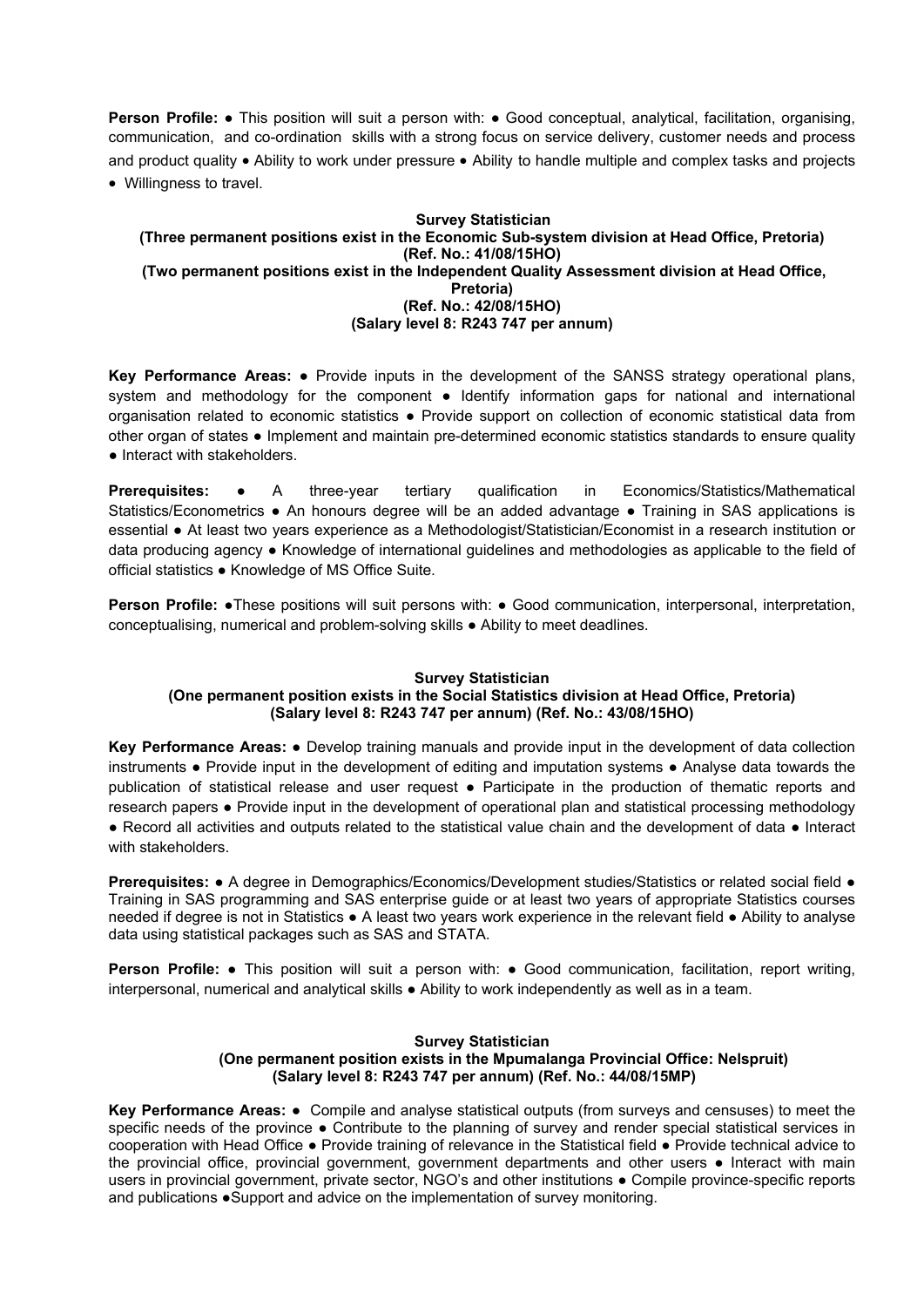**Prerequisites:** • A three-year tertiary qualification in Statistics/Mathematics/Social Studies/Demography/Geography • Training in statistical software packages e.g. SAS, SQL, SPSS, Super Cross, data analysis and report writing is essential ● At least two years relevant experience in the statistical field ● Knowledge of MS Office Suite.

**Person Profile: •**This position suit a person with: • Good interpersonal, analytical, research, communication and writing skills ● Ability to work in a team ● Ability to work under pressure ● Ability to adapt to change.

#### **Demographer**

## **(One permanent position exists in the Population Statistics division at Head Office, Pretoria) (Salary level 8: R243 747 per annum) (Ref. No.: 45/08/15HO)**

**Key Performance Areas:** ● Participate in the development of census/survey content and product ● Participate in user consultation processes for census/survey data items and products ● Provide support on census/survey training on content ● Provide support in census/survey analysis and product development.

**Prerequisites:** ● A three-year tertiary qualification in Statistics/Demography or related field ● At least two years experience in census or survey undertaking ● Ability to analyse data using statistical packages such as SAS and STATA ● Knowledge of MS Office Suite.

**Person Profile:** ● This position will suit a person with: ● Good presentation, numerical, analytical and report writing skills ● Ability to work independently as well as part of a team ● Willingness to travel.

#### **Standards Developer**

## **(One permanent position exists in the Survey Standards division at Head Office, Pretoria) (Salary level 8: R243 747 per annum) (Ref. No.: 46/08/15HO)**

**Key Performance Areas:** ● Develop and ensure maintenance of statistical standards ● Provide support on gathering of inputs for the development of training material on the use of standards and support internally ● Support NSSD with the development of guidelines and standards ● Assist in conducting research on international best practices for the development of statistical standards.

**Prerequisites:** A three-year tertiary qualification in Statistics or related field ● Training in standards development and project management is essential ● At least two years experience in developing and implementing standards ● Knowledge of Government policies and initiatives as well as the role of statistics in Government decision-making ● Knowledge of MS Office Suite.

**Person Profile:** • This position will suit a person with: • Good communication, analytical, problem- solving, interpersonal and interpersonal skills ● A dynamic, energetic, self-driven, innovative and results-driven team player ● Ability to work under pressure.

#### **Information Clerk**

## **(NB: The above position was previously advertised with Ref. No.: 03/03/15HO. Those who previously applied need not re-apply)**

**(Nine permanent positions exist in the Stakeholder Relations and Marketing division at Head Office,** 

# **Pretoria)**

**(Salary level 5: R132 399 per annum)** 

#### **(Ref No.: 10/08/15HO)**

**Key Performance Areas:** ● Interact with user to establish needs and provide relevant information telephonically ● Disseminate information according to Stats SA policy and procedure ● Acquire library material to have updated records and information that comply with the National Archives Act ● Attend to user requests for service such as sampling and enumerated area • Provide statistical information and products to external clients.

**Prerequisites:** • A Matric certificate with pass in Mathematics • Supercross training, library training and manipulation of large datasets is essential ● Experience in statistical methods, analysis and interpretation ● Knowledge of MS Office Suite.

**Person Profile:** ●This position will suit a person with: ● Good communication, numerical, analytical, conceptual, planning, organising, presentation and interpersonal skills.